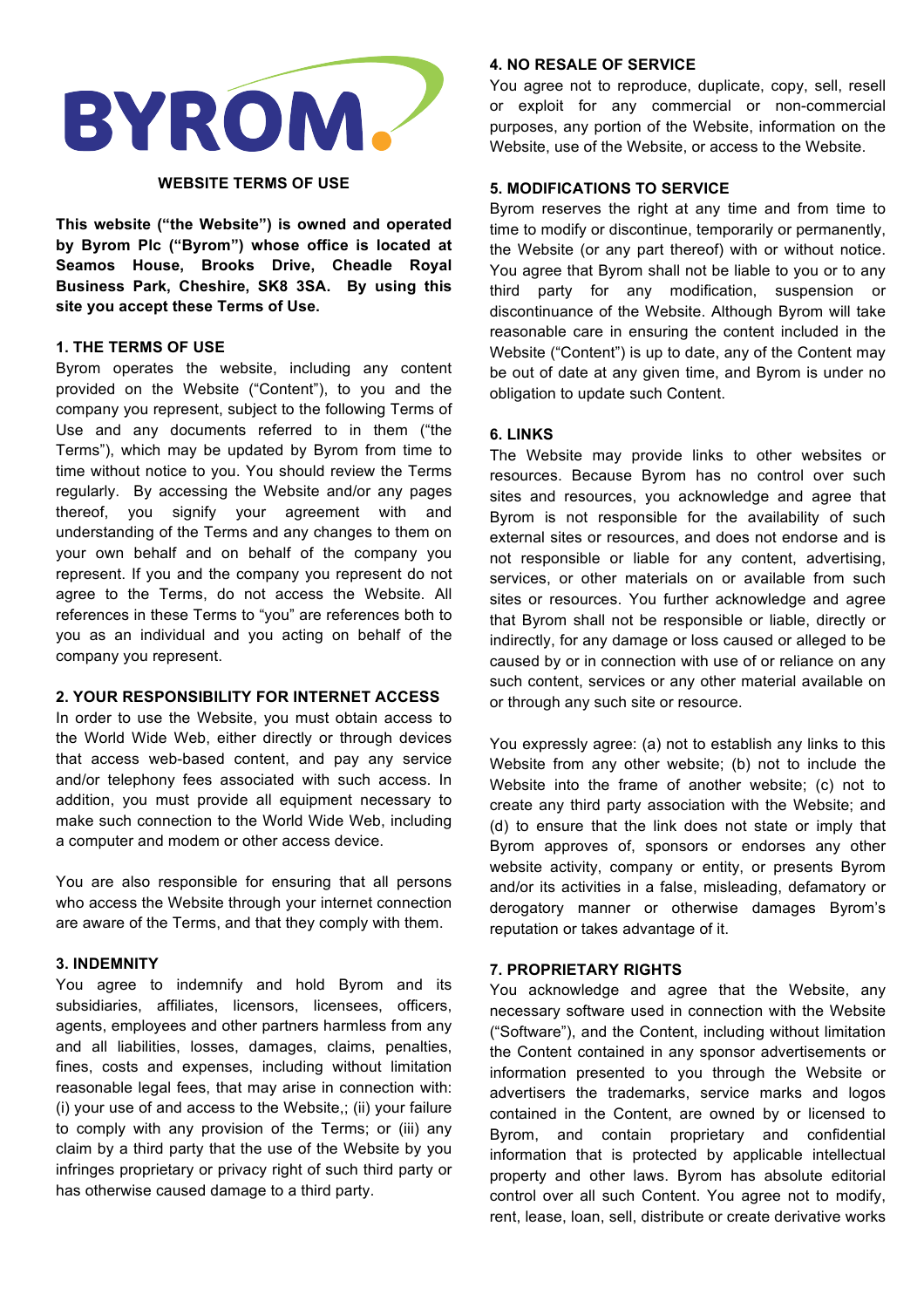based on the Website, the Content or the Software, in whole or in part.

# **8. VIRUSES, HACKING AND OTHER OFFENCES**

You must not misuse the Website by knowingly introducing viruses, troians, worms, logic bombs or other material which is malicious or technologically harmful. You must not attempt to gain unauthorised access to the Website, the server on which the Website is stored or any server, computer or database connected to the Website. You must not attack our site via a denial-ofservice attack or a distributed denial-of service attack.

By breaching this provision, you may commit a criminal offence in a number of different jurisdictions. We may report any such breach to the relevant law enforcement authorities and we may co-operate with those authorities by disclosing your identity to them. In the event of such a breach, your right to use the Website will cease immediately.

We will not be liable for any loss or damage caused by a distributed denial-of-service attack, viruses or other technologically harmful material that may infect your computer equipment, computer programs, data or other proprietary material due to your use of the Website or to your downloading of any material posted on it, or on any website linked to it.

## **9. DISCLAIMERS**

YOU EXPRESSLY ACKNOWLEDGE AND AGREE THAT:

A. YOUR USE OF THE WEBSITE IS AT YOUR SOLE RISK. THE WEBSITE IS PROVIDED ON AN "AS IS" AND "AS AVAILABLE" BASIS. TO THE FULLEST EXTENT PERMITTED BY APPLICABLE LAW, Byrom EXPRESSLY DISCLAIMS ALL WARRANTIES, CONDITIONS AND OTHER TERMS OF ANY KIND, WHETHER EXPRESS OR IMPLIED, INCLUDING BUT NOT LIMITED TO ANY IMPLIED TERM OF ACCURACY, MERCHANTABILITY, SATISFACTORY QUALITY, FITNESS FOR A PARTICULAR PURPOSE, AND ANY TERM AS TO THE PROVISION OF SERVICES TO A STANDARD OF REASONABLE CARE AND SKILL OR AS TO NON-INFRINGEMENT OF ANY INTELLECTUAL PROPERTY RIGHT.

B. Byrom MAKES NO WARRANTY OR REPRESENTATION THAT (i) THE WEBSITE WILL MEET YOUR REQUIREMENTS, (ii) THE WEBSITE WILL BE UNINTERRUPTED, TIMELY, SECURE, OR ERROR-FREE, (iii) THE QUALITY OF ANY SERVICES, INFORMATION, OR OTHER MATERIAL PURCHASED OR OBTAINED BY YOU THROUGH THE WEBSITE WILL MEET YOUR EXPECTATIONS, AND (IV) ANY ERRORS IN THE SOFTWARE WILL BE CORRECTED.

C. ANY MATERIAL DOWNLOADED OR OTHERWISE OBTAINED THROUGH THE USE OF THE WEBSITE, IS DONE AT YOUR OWN DISCRETION AND RISK AND THAT YOU WILL BE SOLELY RESPONSIBLE FOR ANY

DAMAGE TO YOUR COMPUTER SYSTEM OR LOSS OF DATA THAT RESULTS FROM THE DOWNLOAD OF ANY SUCH MATERIAL.

D. NO INFORMATION, WHETHER ORAL OR WRITTEN, OBTAINED BY YOU FROM Byrom OR FROM THE WEBSITE SHALL CREATE ANY WARRANTY OR OTHER OBLIGATION NOT EXPRESSLY STATED IN THE TERMS AND Byrom DISCLAIMS ALL LIABILITY AND RESPONSIBILITY ARISING FROM ANY RELIANCE PLACED ON SUCH MATERIALS BY ANY VISITOR TO THE WEBSITE OR BY ANYONE WHO MAY BE INFORMED OF ANY OF ITS CONTENTS.

## **10. LIMITATION OF LIABILITY**

YOU EXPRESSLY ACKNOWLEDGE AND AGREE THAT BYROM NOR ANY OF ITS SUBSIDIARIES OR AFFILIATES SHALL BE LIABLE FOR ANY DIRECT, INDIRECT, INCIDENTAL, SPECIAL, CONSEQUENTIAL OR EXEMPLARY DAMAGES, INCLUDING BUT NOT LIMITED TO, DAMAGES FOR LOSS OF PROFITS, GOODWILL, USE, DATA OR OTHER INTANGIBLE LOSSES (EVEN IF Byrom HAS BEEN ADVISED OF THE POSSIBILITY OF SUCH DAMAGES), RESULTING FROM: (i) THE USE OR THE INABILITY TO USE THE WEBSITE; (ii) THE COST OF PROCUREMENT OF SUBSTITUTE SERVICES RESULTING FROM ANY DATA, INFORMATION OR SERVICES PURCHASED OR OBTAINED OR MESSAGES RECEIVED OR TRANSACTIONS ENTERED INTO THROUGH OR FROM THE WEBSITE; (iii) UNAUTHORIZED ACCESS TO OR ALTERATION OF YOUR TRANSMISSIONS OR DATA; (iv) STATEMENTS OR CONDUCT OF ANY THIRD PARTY ON THE WEBSITE; (v) RESULTS OF THE WEBSITE, ANY WEBSITES LINKED TO IT AND ANY MATERIALS POSTED ON IT; OR (vi) ANY OTHER MATTER RELATING TO THE WEBSITE.

YOU AGREE THAT REGARDLESS OF ANY STATUTE OR LAW TO THE CONTRARY, ANY CLAIM OR CAUSE OF ACTION ARISING OUT OF OR RELATED TO USE OF THE WEBSITE OF THESE TERMS MUST BE FILED WITHIN ONE (1) YEAR AFTER SUCH CLAIM OR CAUSE OF ACTION AROSE. IF YOU DO NOT DO SO YOU EXPRESSLY WAIVE ANY RIGHT YOU HAVE TO DO SO.

# **11. EXCLUSIONS AND LIMITATIONS**

SOME JURISDICTIONS DO NOT ALLOW THE EXCLUSION OF CERTAIN WARRANTIES OR THE LIMITATION OR EXCLUSION OF LIABILITY FOR INCIDENTAL OR CONSEQUENTIAL DAMAGES. ACCORDINGLY, SOME OF THE ABOVE LIMITATIONS OF SECTIONS 8 AND 9 MAY NOT APPLY TO YOU.

NOTHING IN THESE TERMS SHALL AFFECT THE STATUTORY RIGHTS OF ANY CONSUMER OR EXCLUDE OR RESTRICT ANY LIABILITY FOR DEATH OR PERSONAL INJURY ARISING FROM THE NEGLIGENCE OR FRAUD OF Byrom OR ITS